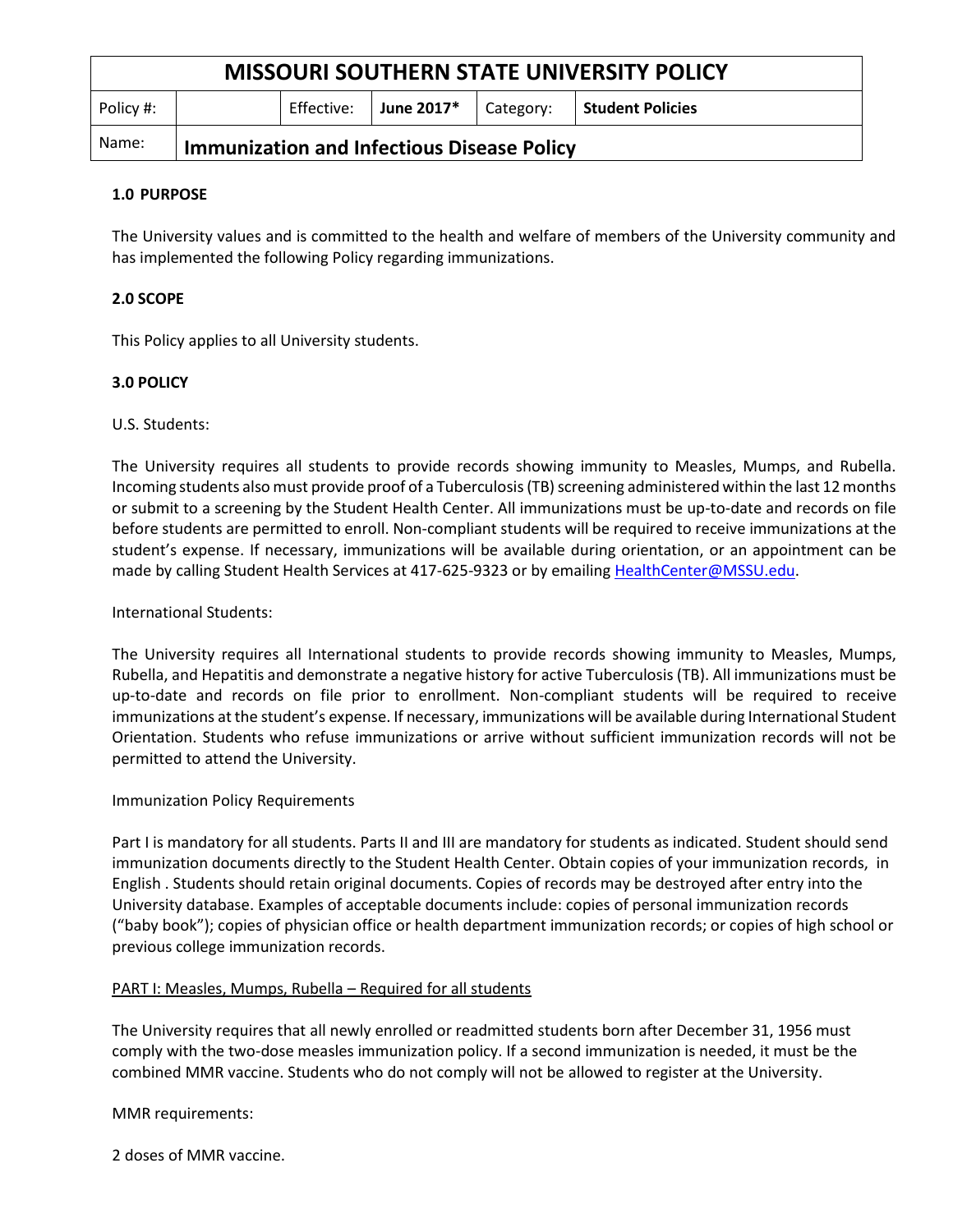- The first dose must have been given at age 12 months or later. The second dose must have been given at least one month after the first one; OR
- 1 dose of MMR vaccine AND 1 dose of rubella at 12 months of age or later. The second dose must have been given at least one month after their first dose; OR
- Titer (blood test) results proving immunity to measles (rubella), mumps and rubella. Documentation is required.

# PART II: Meningococcal Vaccine

Required for students living in residence halls. Missouri legislation requires students in University housing to either 1) show documentation of meningococcal vaccine or 2) sign a waiver that indicates that they have chosen not to receive the vaccine. To obtain the waiver for meningococcal vaccine, the pdf may be downloaded and printed fro[m http://www.mssu.edu/health/home.htm.](http://www.mssu.edu/health/home.htm)

## PART III: Tuberculosis (TB) Screening

Students must provide proof of a TB screening within the last 12 months or submit to a screening by the Student Health Center. Completion is required for all students in any of the following categories:

- From or have lived for two months or more in Asia, Africa, the Caribbean, Central or South America or Eastern Europe.
- Have been diagnosed with a chronic medical condition that may impair your immune system.
- Health care work experience.
- Volunteer or employee of a nursing home, prison or other residential institution.
- Have had contact with a person known to have active tuberculosis.

If any of the above apply, TB screening is REQUIRED. TB Skin Test Screening: (Two step testing may be medically indicated). Call the Student Health Center at 417-625-9323 to schedule an appointment for screening.

## OR

Provide documentation of TB screening (PPD Mantoux skin test read and documented in millimeters of induration) done in the U.S. within the past 12 months. Chest x-rays will be required for anyone with a positive skin test. X-ray films must have been taken within the past 12 months.

# OR

Provide documentation of prior treatment of active TB disease, plus X-ray results with-in one year.

# PART IV: Immunizations recommended, but not required, for all University students:

Tetanus/Diphtheria administered within the past 10 years.

Hepatitis B (3 doses). Provide dates of any doses already received.

Influenza vaccine. Available each fall and advisable for all students, but is especially recommended for those with asthma or other chronic illnesses.

Varicella (chicken pox). No vaccine is needed if there is a good history of natural infection. If history is questionable, a blood test can be done at the student's expense to determine immune status. If any of these immunizations have been received, please send a copy of your record. These immunizations may be obtained at the Student Health Center and charged to the student's account. Call 417-625- 9323 if you wish to schedule an appointment. Questions about immunizations should be directed to 417-625-9323. Compliance/completion of the MMR requirements can be achieved at the City Health Department. Other routine immunizations available but not currently required (Hepatitis A, Hepatitis B, Meningococcal, Influenza, Diphtheria/Tetanus/Pertussis,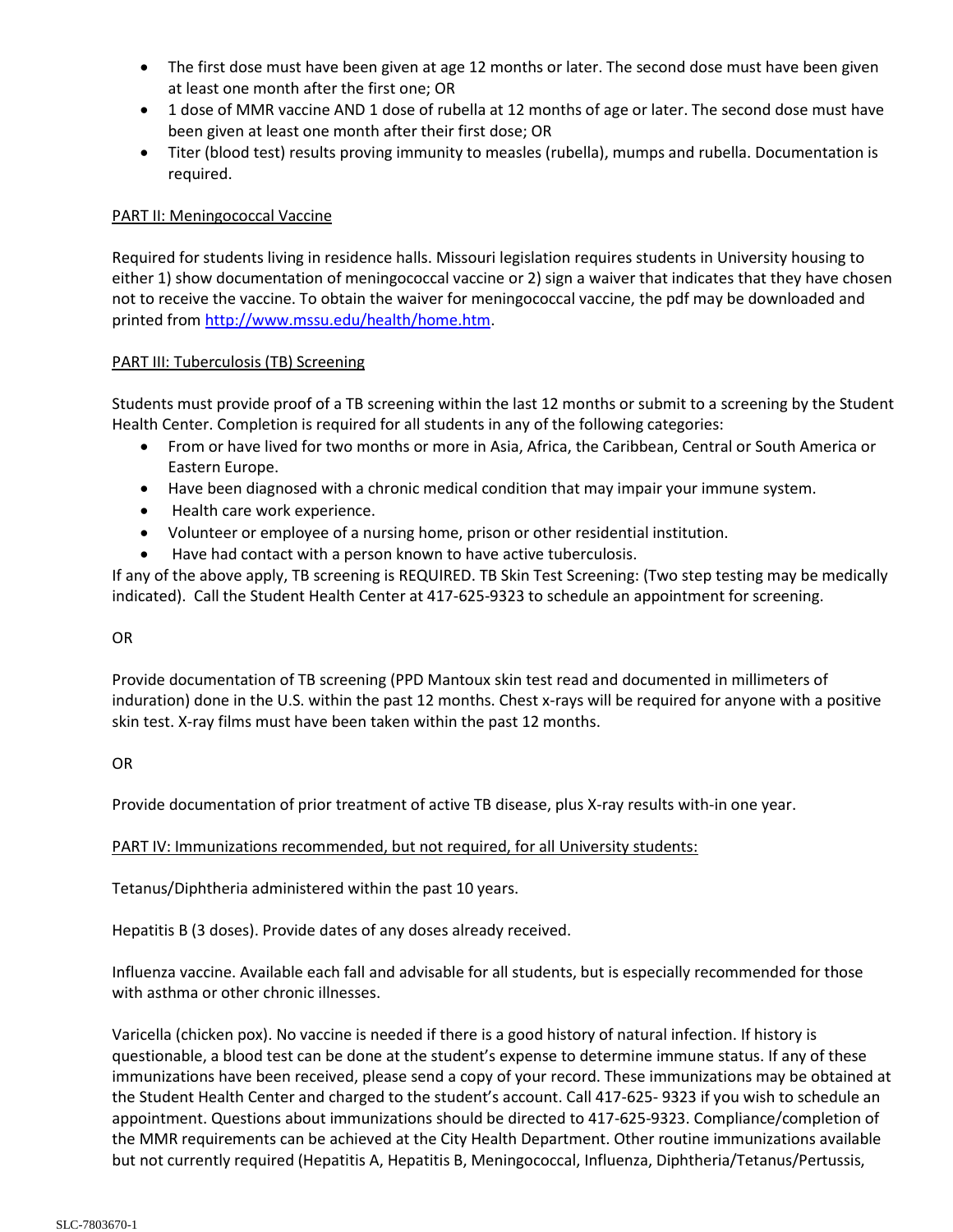Chickenpox) and travel vaccines (Typhoid Fever, Japanese Encephalitis, Immune Globulin, etc.) and information is available including the cost of the specific immunization, at the Student Health Center.

General Disease and Immunization Information MEASLES, MUMPS AND RUBELLA (MMR): These common childhood illnesses may have serious consequences if experienced as an adult or during pregnancy. TWO MMRs, or equivalent, are required for those born after January 1, 1956. The second booster must have been received after 1980, as early vaccine was not consistently effective.

## HEPATITIS A:

A viral infection resulting in inflammation of the liver and often leading to temporary jaundice and flu like symptoms most often transmitted by contaminated food. A 2-shot series offers protection for up to 10 years and is advised for all travelers to less developed areas.

### HEPATITIS B:

Its early symptoms are similar to Hepatitis A, but with more severe course and the risk of later developing cancer of the liver and other complications. It is generally transmitted by contact with blood or body secretions from an infected person. It may be sexually transmitted. A 3-shot series is available that should offer 10 years or more of immunity. Hepatitis B vaccination is required of all health science students and recommended for all others.

### TWINRIX:

A combination vaccination that protects against both Hepatitis A and B is available.

### MENINGOCOCCAL MENINGITIS:

Though relatively rare and usually occurring as an isolated case, it may be rapidly fatal. A single shot will offer a lifetime protection against about one half of the bacterial serotypes that may cause this disease. Immunization is recommended by the American College Health Association and state mandated for residential students.

#### INFLUENZA:

Flu shots are available to all students and staff each fall/winter. It is strongly advised for those with asthma and other respiratory or heart conditions. This immunization requires a yearly update.

## TETANUS/DIPHTHERIA or TETANUS/DIPHTHERIA/ PERTUSSIS:

After the initial childhood series, a booster every 10 years is important to provide continued protection. An earlier booster may be indicated for certain injuries.

### Infectious Disease Policy Requirements

STUDENTS (including continuing education and distance learning):

Students who travel in an affected area should arrive in the USA at least ten days before the start date for classes each semester. Those arriving on campus before the ten-day waiting period is complete should report to the University Health Center for an infectious disease screening before accessing University housing or attending class.

Students who have arrived in the USA at least ten days prior to beginning or resuming classes should report to the University Health Center after the tenth day to be cleared for classes. During the ten-day waiting period, it is important to self-monitor for symptoms and to record the results. NOTE: Please present self-monitoring results to the University Health Center when obtaining clearance for classes.

Students who can demonstrate hardship beyond their control that must arrive in the USA less than ten days before classes begin should go to the University Health Center to obtain an infectious disease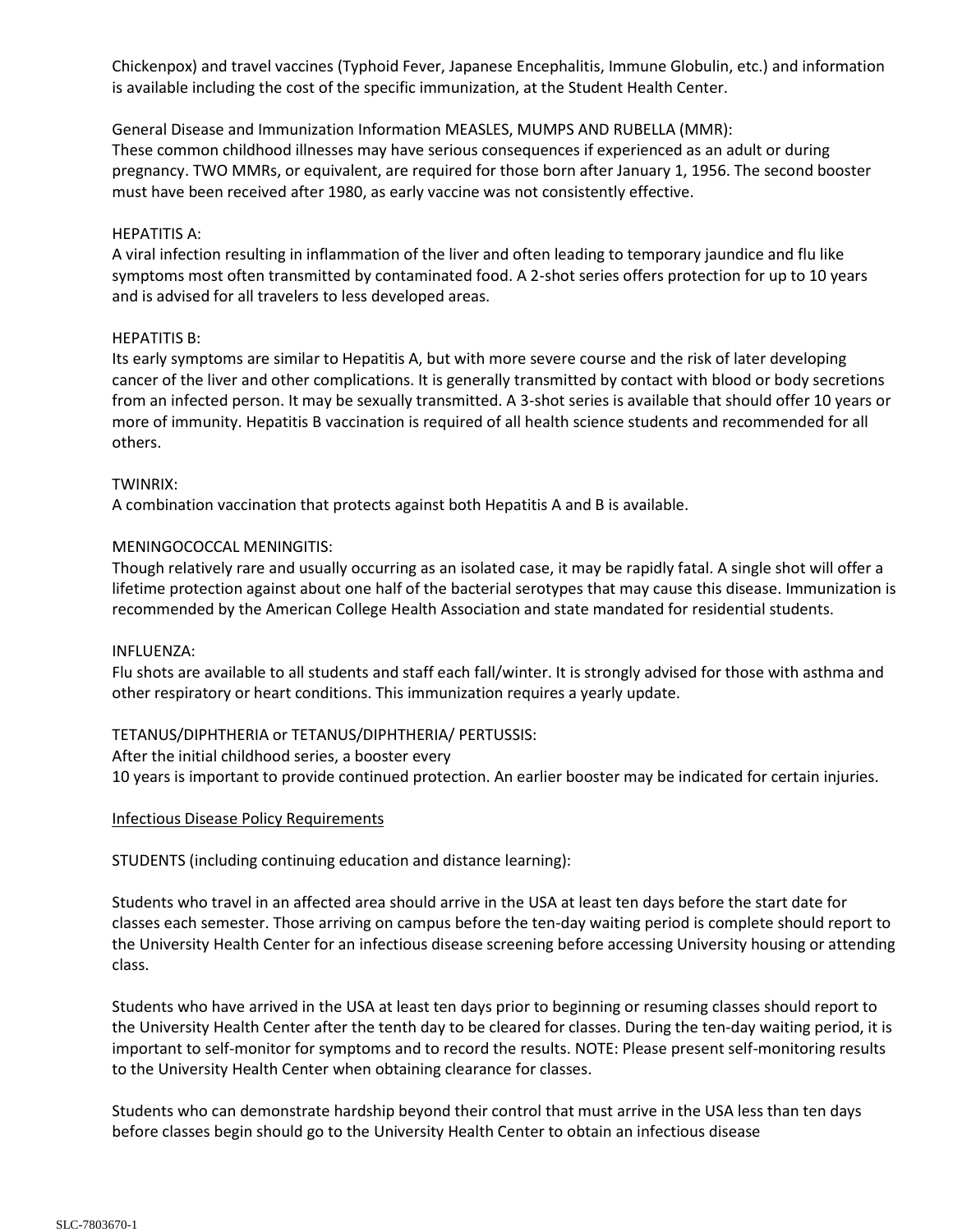screening and clearance to register. Examples of hardships include, but are not limited to: previously purchased non-refundable airline tickets; or an inability to obtain a necessary visa, etc. Those who travel in an affected area during the term of a semester should prepare to remain off campus (including classes) for ten days after their return. Students will be individually responsible for making arrangements with their instructors for class-related issues, and with the University Residence Life Office for off-campus residence issues during the ten-day waiting period. After the waiting period is complete, students should go to the University Health Center for clearance to return to class. During the ten-day waiting period, it is important to self-monitor for symptoms and to record the results. NOTE: Please present self-monitoring results to the University Health Center when obtaining clearance for classes.

FACULTY/STAFF (including new employees, student workers, adjunct faculty teaching assistants, and temporary employees)

Those that travel in affected areas should arrive in the United States at least ten days before beginning or resuming duties, unless approved for telecommuting. Faculty/Staff should consult a physician or the University Health Center after the tenth day to be cleared for work. During the ten-day waiting period, it is important to self-monitor for symptoms and to record the results. NOTE: Please present self-monitoring results to your physician or the University Health Center when obtaining clearance for work.

Failure to arrive in the USA at least ten days before beginning or resuming duties could render a faculty/staff member ineligible to perform work-related responsibilities on campus.

### Preparation and Treatment

University Health Center will work in conjunction with the University Department of Public Safety to implement preparation and control protocols should anyone with an infectious disease present himself or herself for treatment, or should a case arise on campus. The University Health Center will coordinate with local and county healthcare officials and providers to assure that appropriate measures are implemented for the treatment of individuals diagnosed with an infectious disease.

The University's Residence Life Office has developed an emergency plan of action for possible isolation or quarantine should anyone residing in University housing be diagnosed with an infectious disease.

#### Control Strategies

The University recommends that faculty/staff and students limit travel in or around areas affected by a travel alert or advisory issued by the Centers for Disease Control (CDC) and/or World Health Organization (WHO). Anyone suspecting they have been exposed to the Avian Flu/Swine Flu or any other infectious disease should consult a physician as soon as possible.

A faculty/staff or student, who becomes symptomatic within ten days after travel to or around an affected area, or exposure to an infectious disease, should not attend class, come to work, or attend a University event/function until diagnosis has been made and clearance given by a healthcare provider.

#### Immunity from Liability

Nothing in this policy may be construed to impose liability upon the State of Missouri, the County Health Departments, Missouri Southern State University or any officer, employee or agent thereof, acting on their behalf, for damages resulting from an infectious disease screening, monitoring, and/or treatment plan.

#### **4.0 HISTORY**

This policy may be revised, edited, changed or removed at any time with or without notice to applicable individuals.